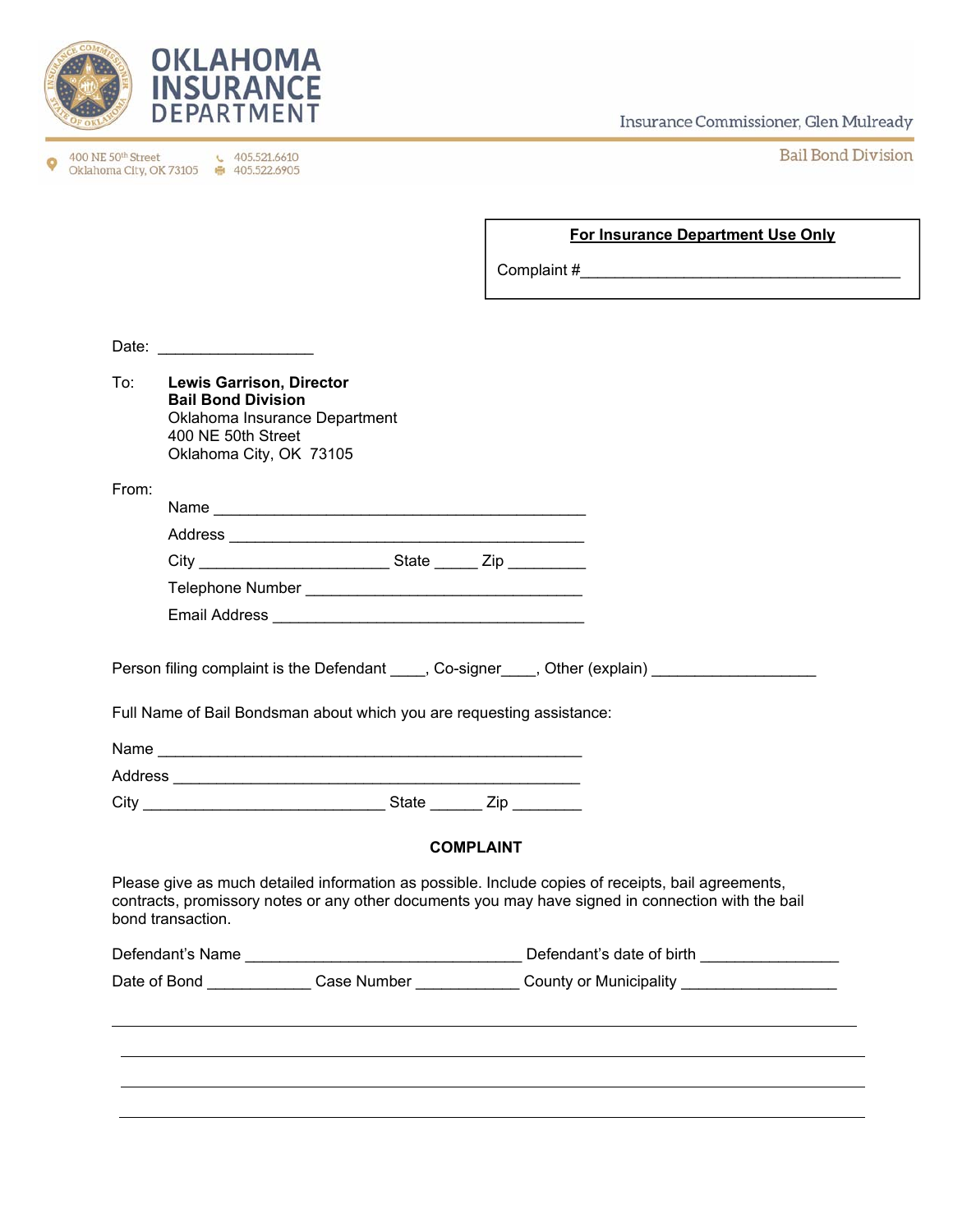All of the above information is true and accurate to the best of my knowledge.

Signature Date Date Contract and Date Date Date

 $\overline{\phantom{a}}$  , and the contribution of  $\overline{\phantom{a}}$  , and  $\overline{\phantom{a}}$  , and  $\overline{\phantom{a}}$  , and  $\overline{\phantom{a}}$  , and  $\overline{\phantom{a}}$  , and  $\overline{\phantom{a}}$  , and  $\overline{\phantom{a}}$  , and  $\overline{\phantom{a}}$  , and  $\overline{\phantom{a}}$  , and  $\overline{\phantom{a}}$  , and  $\over$